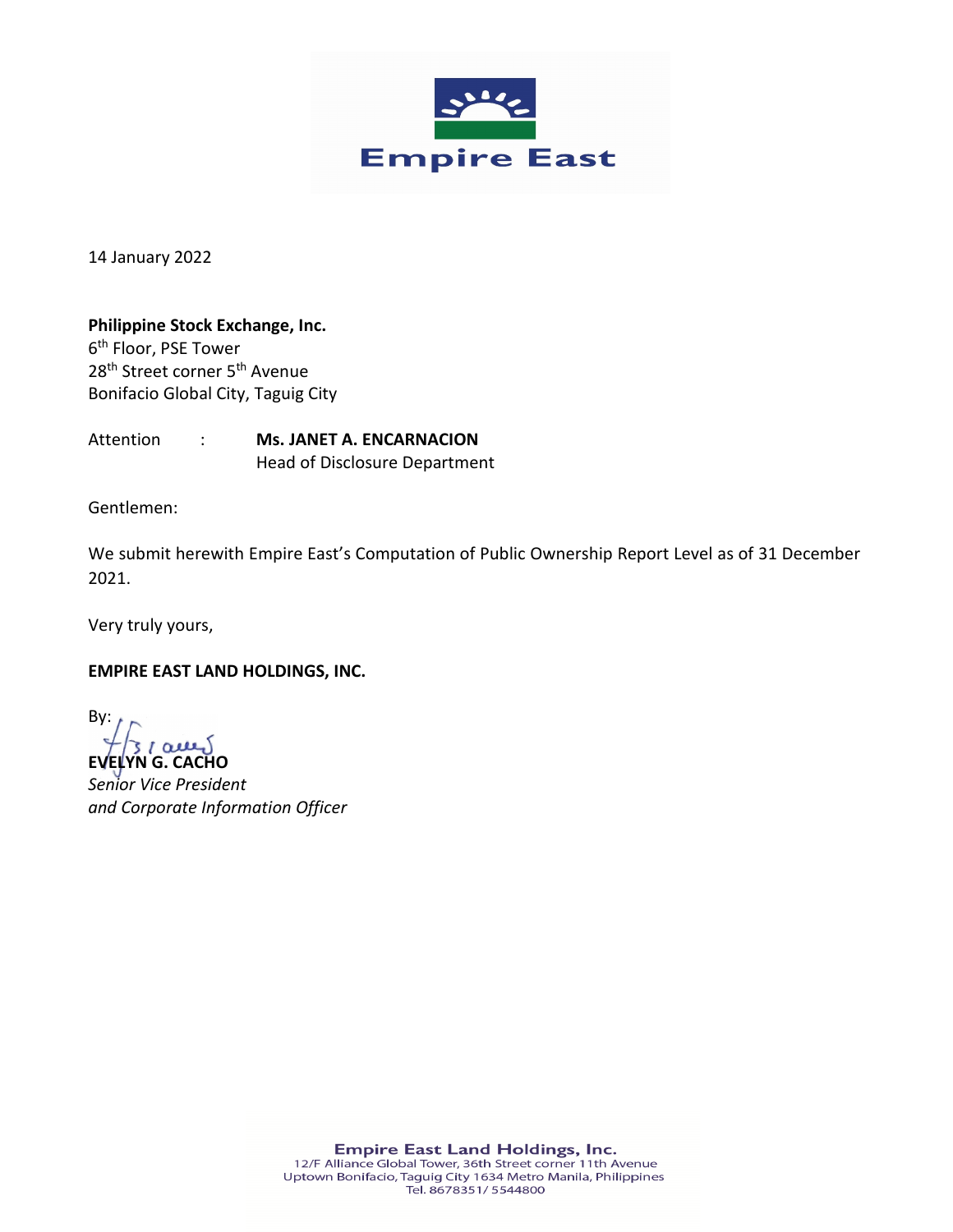## **EMPIRE EAST LAND HOLDINGS, INC. Computation of Public Ownership Level as of 3 December 2021**

**Number of Issued Common Shares** Less: Number of Treasury Shares Less: Number of Issued and Outstanding Common Shares

| 14,803,455,238 |
|----------------|
| 127,256,071    |
| 14,676,199,167 |

|                                                                                                      | % to total<br><b>Outstanding Common</b><br><b>Shares</b> | Number<br>of Common<br><b>Shares</b> |            |
|------------------------------------------------------------------------------------------------------|----------------------------------------------------------|--------------------------------------|------------|
| <b>Directors</b>                                                                                     |                                                          |                                      |            |
| Chairman Andrew L. Tan                                                                               | 0.16542278%                                              | 24, 277, 777                         |            |
| Dir. Anthony Charlemagne C. Yu                                                                       | 0.00000001%                                              | 1                                    |            |
| Dir. Cresencio P. Aquino                                                                             | 0.00000001%                                              | 1                                    |            |
| Dir. Kevin Andrew L. Tan                                                                             | 0.00000001%                                              | 1                                    |            |
| Dir. Alejo L. Villanueva, Jr.                                                                        | 0.00000001%                                              | 1                                    |            |
| Dir. Enrique Santos L. Sy                                                                            | 0.00008103%                                              | 11,892                               |            |
| Dir. Evelyn G. Cacho                                                                                 | 0.00024012%                                              | 35,240                               |            |
| Sub-total                                                                                            | 0.16574396%                                              |                                      | 24,324,913 |
| <b>Officers</b>                                                                                      |                                                          |                                      |            |
| Anthony Charlemagne C. Yu<br><b>President and Chief Executive</b><br>Officer                         | $(0.00000001\%)$                                         | (1)                                  |            |
| Ricky S. Libago<br><b>Executive Vice President</b>                                                   | $(0\%)$                                                  | 0                                    |            |
| Ricardo B. Gregorio<br><b>First Vice President for General</b><br>and Administrative Services        | $(0\%)$                                                  | 0                                    |            |
| Evelyn G. Cacho<br>SVP, Corporate Information<br>Officer and Compliance Officer                      | (0.00024012%)                                            | (35, 240)                            |            |
| Jhoanna Lyndelou T. Llaga<br>First Vice President for Marketing                                      | $(0\%)$                                                  | 0                                    |            |
| <b>Amiel Victor A. Asuncion</b><br>Senior Assistant Vice President for<br>Human Resources Department | $(0\%)$                                                  | 0                                    |            |
| <b>Franemil T. Ramos</b>                                                                             |                                                          |                                      |            |
| Vice President for Management<br><b>Information System</b>                                           | $(0\%)$                                                  | 0                                    |            |
| Kim Camille B. Manansala<br>Assistant Vice President for Audit<br>and Management Services            | $(0\%)$                                                  | 0                                    |            |
| Giovanni C. Ng<br>Treasurer                                                                          | $(0\%)$                                                  | 0                                    |            |
| Dennis E. Edaño<br>Corporate Secretary                                                               | $(0\%)$                                                  | 0                                    |            |
| Celeste Z. Sioson-Bumatay<br>Asst. Corporate Secretary                                               | $(0\%)$                                                  | 0                                    |            |
| Sub-total                                                                                            | $0.00000000\%$                                           |                                      | 0          |